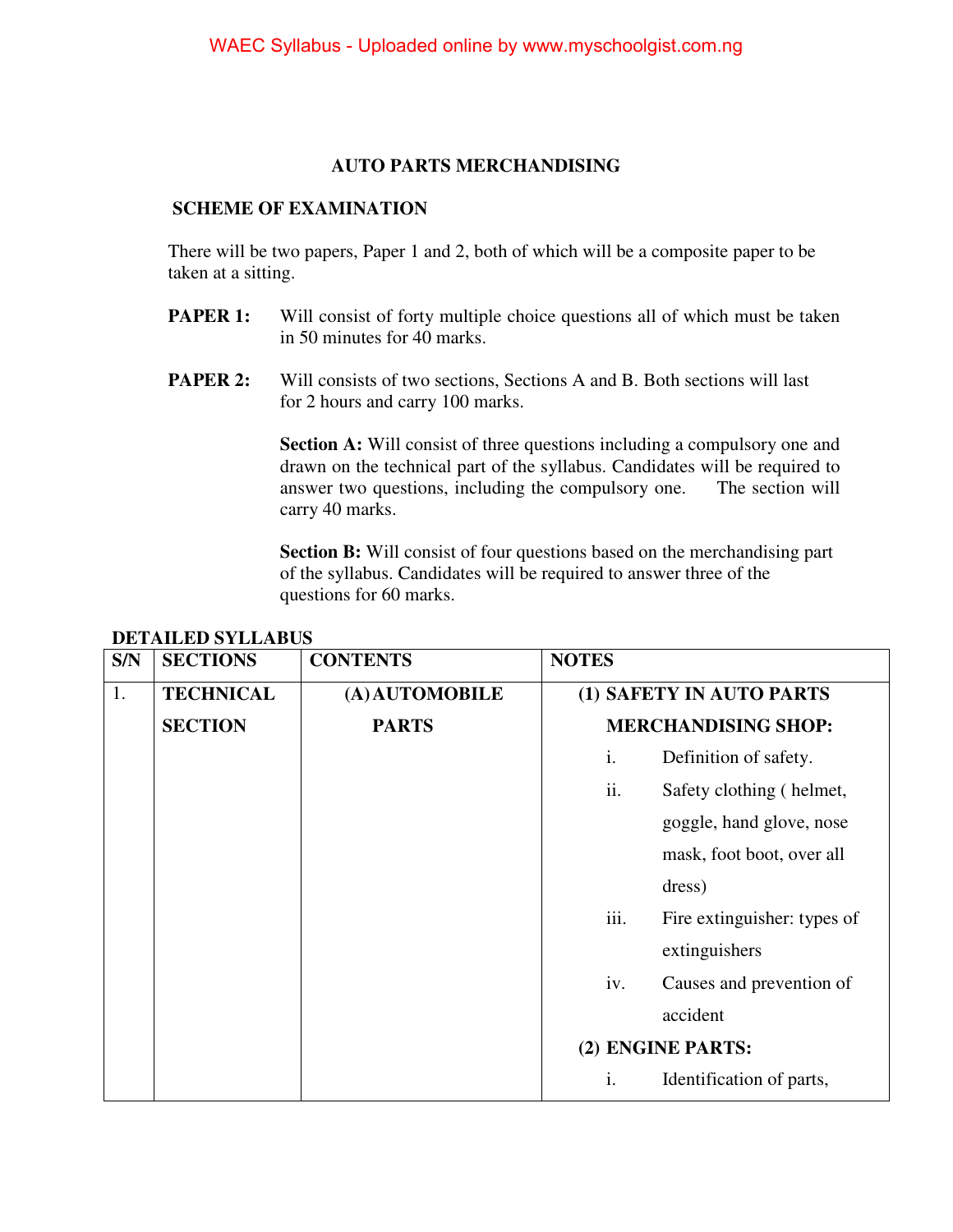|      | examples Piston, Piston                      |
|------|----------------------------------------------|
|      | rings, Connecting rod,                       |
|      | Camshaft, Crankshaft,                        |
|      | Valves, Cylinder head and                    |
|      | Oil pump.                                    |
| ii.  | Sketching of Engine parts as                 |
|      | listed above.                                |
| iii. | Location and functions of                    |
|      | engine parts.                                |
|      | (3) TRANSMISSION                             |
|      | <b>SYSTEM(CLUTCH):</b>                       |
| i.   | Identification of parts of a                 |
|      | clutch.(flywheel, clutch                     |
|      | plate, pressure plate                        |
|      | assembly and release                         |
|      | bearing)                                     |
| ii.  | Functions of the clutch parts.               |
|      | (4) TRANSMISSION SYSTEM                      |
|      | (GEAR BOX):                                  |
| i.   | Types of gear box:                           |
|      | $(\text{manual} - 3, 4 \& 5 \text{ speeds})$ |
|      | and automatic transmission)                  |
| ii.  | Functions of gear box.                       |
|      | (5) TRANSMISSION SYSTEM                      |
|      | (PROPELLER SHAFT AND                         |
|      | <b>REAR AXLE ASSEMBLY):</b>                  |
| i.   | Types of propeller shafts and                |
|      | universal/sliding joints.                    |
| ii.  | Functions of the                             |
|      | transmission system parts.                   |
| iii. | Identification of parts of axle              |
|      |                                              |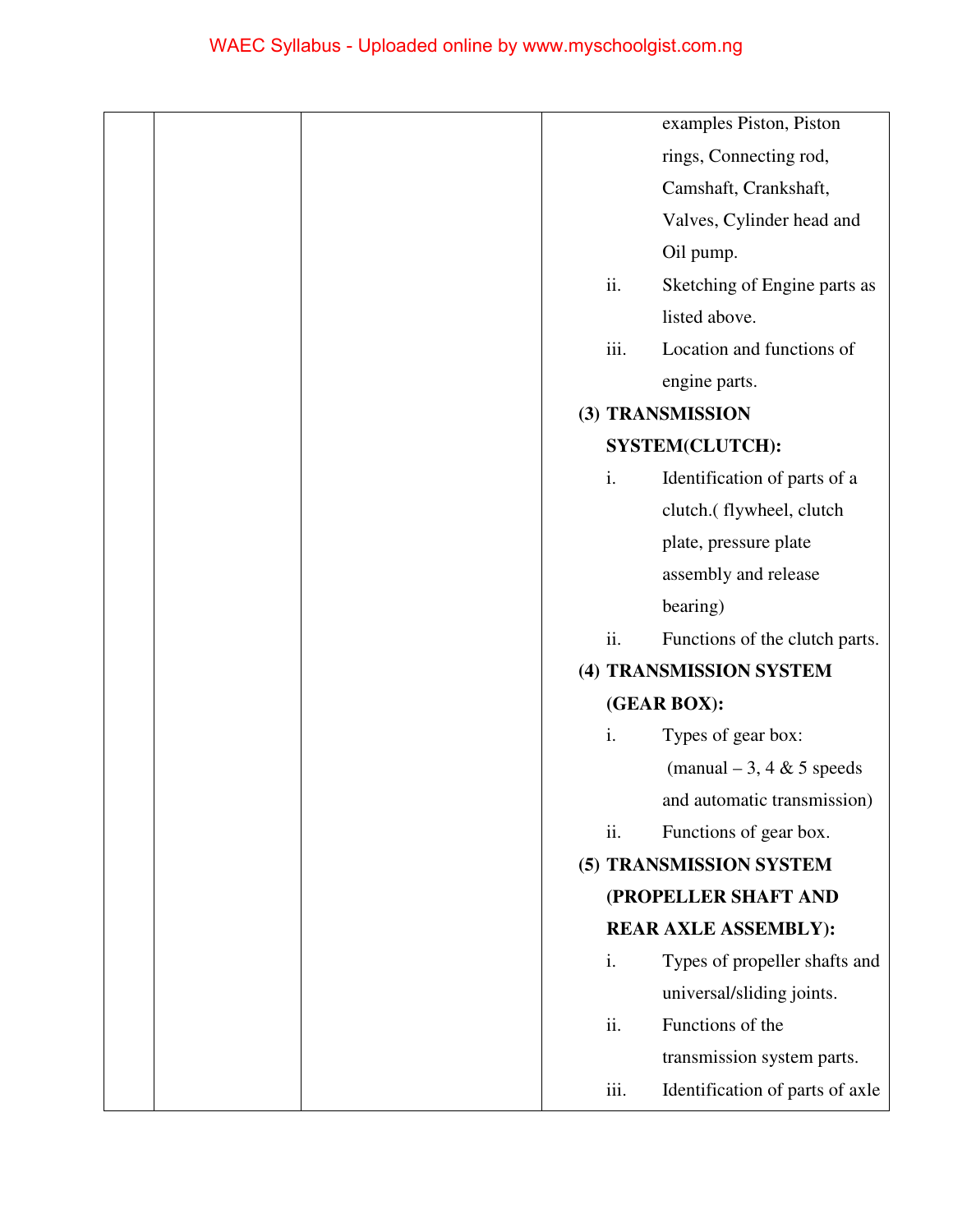|  |      | assembly.                     |
|--|------|-------------------------------|
|  |      | (6) SUSPENSION SYSTEM:        |
|  | i.   | Types. (Normal beam and       |
|  |      | independent suspension        |
|  |      | system.)                      |
|  | ii.  | Parts of suspension system-   |
|  |      | Damper, spring (coil          |
|  |      | springs, torsion bar, leaf    |
|  |      | spring)                       |
|  | iii. | Functions of the parts.       |
|  |      | (7) COOLING SYSTEM:           |
|  | i.   | Types.(water and air          |
|  |      | cooling system)               |
|  | ii.  | Functions of the cooling      |
|  |      | system.                       |
|  | iii. | Parts of water and air        |
|  |      | cooling systems.(Radiators,   |
|  |      | fan blade, fan belt, water    |
|  |      | pump, water host and          |
|  |      | thermostat).                  |
|  |      | (8) STEERING SYSTEM:          |
|  | i.   | Types. (Manual and power      |
|  |      | assisted steering.)           |
|  | ii.  | Parts of a steering (steering |
|  |      | gearboxes, steering wheel,    |
|  |      | steering shaft and tie-rod.   |
|  | iii. | Functions of the parts.       |
|  |      | (9) BRAKING SYSTEM:           |
|  | i.   | Types. (Disc and drum)        |
|  | ii.  | Parts. (master cylinder,      |
|  |      | wheel cylinder, connecting    |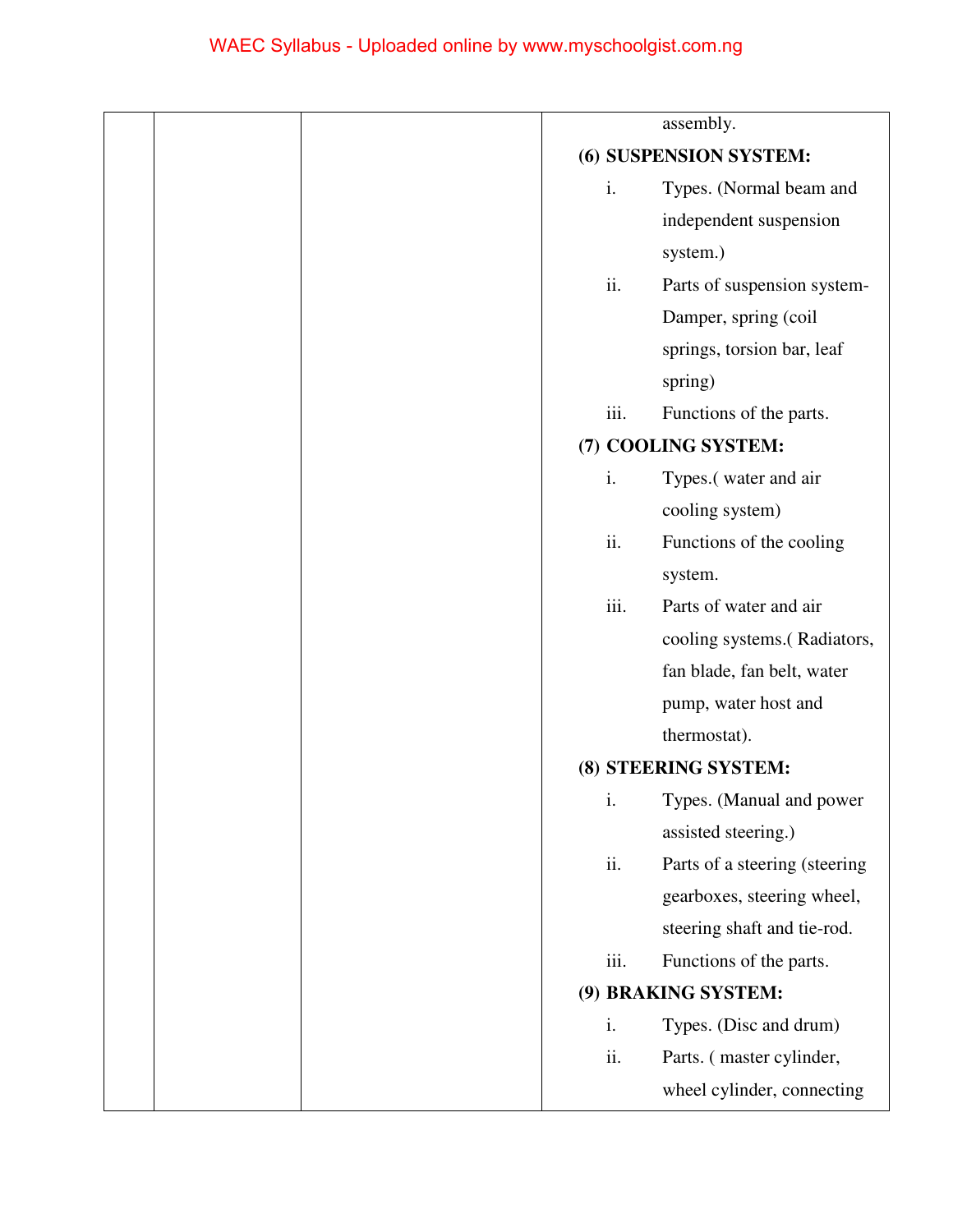|  |                      |      | pipe, brake pads, brake       |
|--|----------------------|------|-------------------------------|
|  |                      |      | shoes/lining)                 |
|  |                      | iii. | Functions of the parts.       |
|  |                      | (10) | <b>LUBRICATION</b>            |
|  |                      |      | <b>SYSTEM:</b>                |
|  |                      | i.   | Parts. (Oil tank/sump, Oil    |
|  |                      |      | filter, Oil cooler, Oil seal, |
|  |                      |      | Pressure switch and Oil       |
|  |                      |      | pump & types                  |
|  |                      | ii.  | Types of lubricant (Oil and   |
|  |                      |      | grease)                       |
|  |                      | iii. | Types of Oil (SAE40,          |
|  |                      |      | SAE60 and SAE 30/20w)         |
|  |                      | iv.  | Quality and uses of oil and   |
|  |                      |      | grease.                       |
|  |                      | (11) | <b>ELECTRICAL PARTS:</b>      |
|  |                      | i.   | Components (Battery, fuse,    |
|  |                      |      | electrical control unit/brain |
|  |                      |      | box, alternator, ignition,    |
|  |                      |      | coil, bulb, and cut-out)      |
|  |                      | ii.  | Identification of the         |
|  |                      |      | components.                   |
|  |                      | iii. | Functions of the component.   |
|  | (B) TOOL, TEST       | (12) | <b>WHEELS AND TYRES:</b>      |
|  | <b>EQUIPMENT AND</b> | i.   | Types of wheel (Spoke         |
|  | <b>ACCESSORIES</b>   |      | wheel, alloyed wheel and      |
|  |                      |      | pressed steel wheel)          |
|  |                      | ii.  | Types of tyres (tube and      |
|  |                      |      | tubeless)                     |
|  |                      | iii. | Sizes of wheel and tyre.      |
|  |                      | iv.  | Functions of wheel and tyre.  |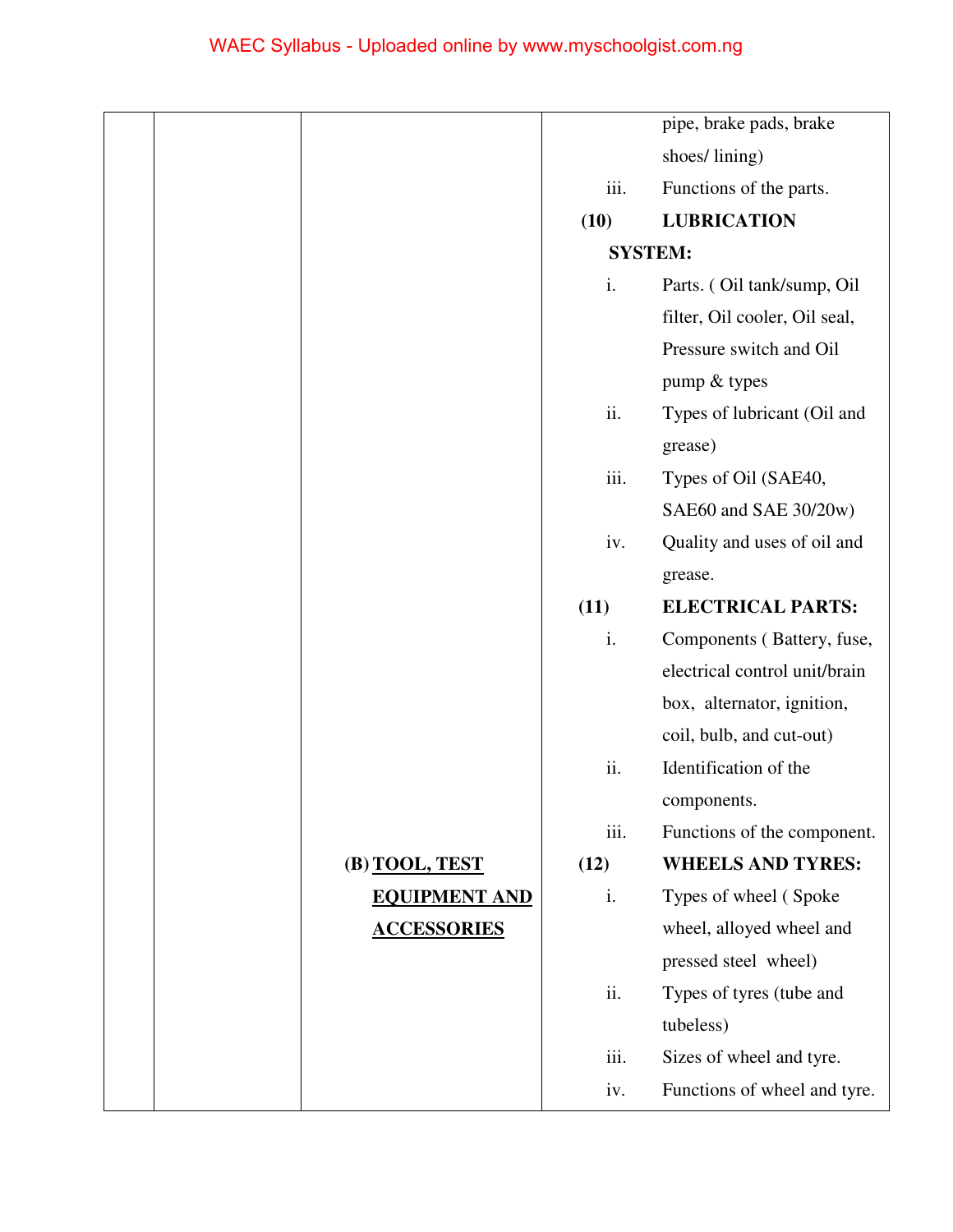|  |       | (1) TYPES OF TOOLS AND THEIR  |
|--|-------|-------------------------------|
|  | USES: |                               |
|  | i.    | General tools (Spanner,       |
|  |       | harmer, mallet, allen key,    |
|  |       | screw driver, and plier)      |
|  | ii.   | Special tools (Extractor,     |
|  |       | pullers, Sledge hammer, and   |
|  |       | lifters)                      |
|  | iii.  | Differences between general   |
|  |       | and special tools             |
|  |       | (2) CARE OF TOOLS             |
|  | i.    | Ways/means of caring for      |
|  |       | tools e.g.(greasing, cleaning |
|  |       | and packing,)                 |
|  | ii.   | Effects of improper tools     |
|  |       | care                          |
|  |       | (3) TEST EQUIPMENT            |
|  | i.    | Types (Spark plug cleaner,    |
|  |       | engine analyzer, dwell angle  |
|  |       | tester, Exhaust gas analyzer, |
|  |       | and vacuum tester)            |
|  | ii.   | Functions of different types  |
|  |       | of test equipment.            |
|  |       | (4) MAINTENANCE OF TEST       |
|  |       | <b>EQUIPMENT</b>              |
|  | i.    | Knowledge of starting and     |
|  |       | stopping of the equipment.    |
|  | ii.   | Importance/Uses of            |
|  |       | manufacturers' manuel.        |
|  |       | (5) ACCESSORIES               |
|  | i.    | Definition.                   |
|  |       |                               |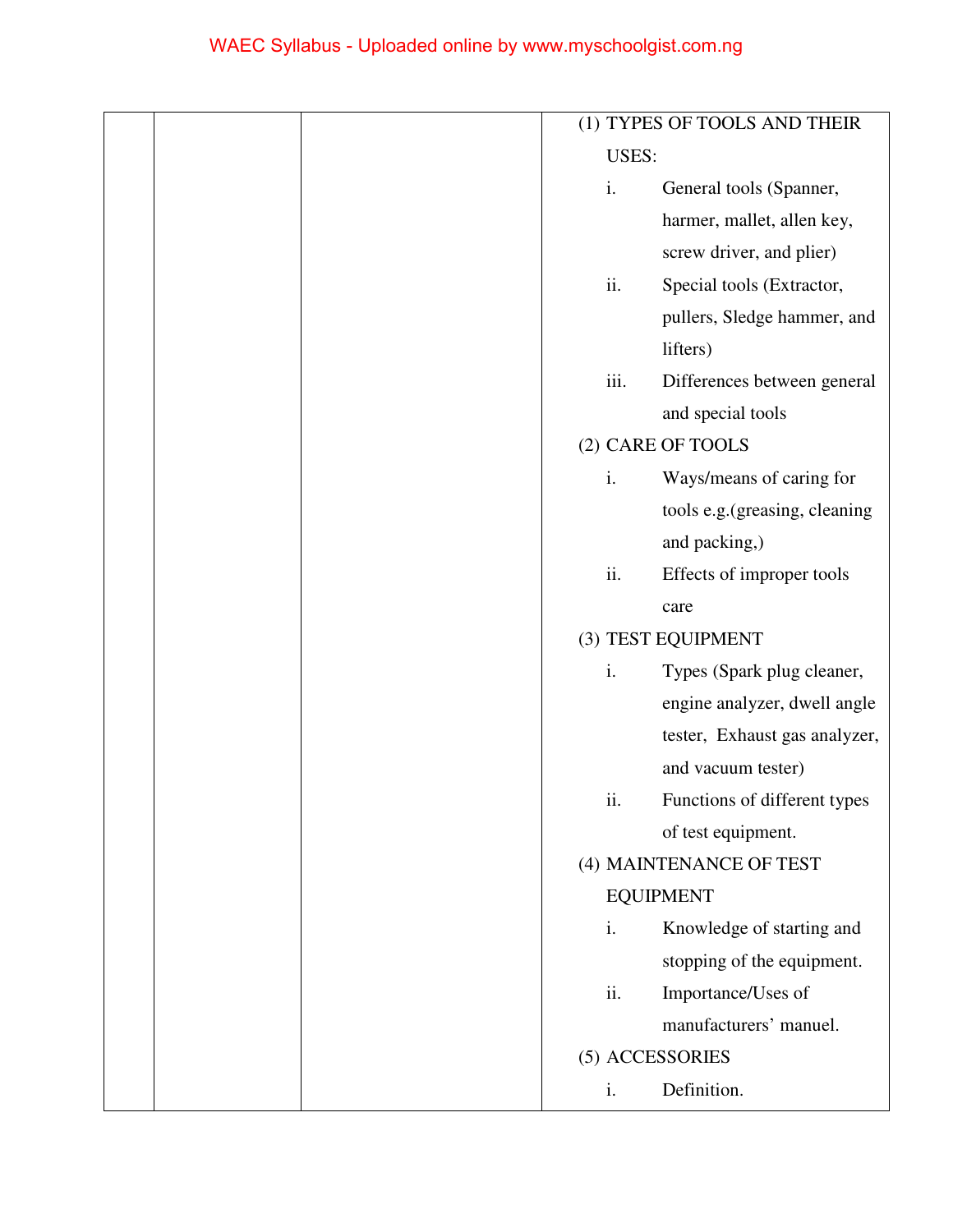|    |                    |                     | ii.          | Importance.                   |
|----|--------------------|---------------------|--------------|-------------------------------|
|    |                    |                     | iii.         | Care of accessories.          |
|    |                    |                     | iv.          | Types (steering cover, car    |
|    |                    |                     |              | radio, wheel cover, seat      |
|    |                    |                     |              | cover and car cover)          |
| 2. | <b>MERCHANDIS</b>  | (A) STORAGE,        | (1) STORAGE: |                               |
|    | <b>ING SECTION</b> | <b>CATALOGING</b>   | i.           | Definition                    |
|    |                    | <b>AND VISUAL</b>   | ii.          | Process and ways of storing   |
|    |                    | <b>PRESENTATION</b> |              | parts                         |
|    |                    |                     | iii.         | Reasons for proper storing    |
|    |                    |                     |              | of parts                      |
|    |                    |                     |              | (2) CATALOGUING:              |
|    |                    |                     | i.           | Definition.                   |
|    |                    |                     | ii.          | Functions                     |
|    |                    |                     | iii.         | Process of locating Auto      |
|    |                    |                     |              | parts using Catalogue.        |
|    |                    |                     |              | (3) RE-ORDER QUANTITY         |
|    |                    |                     | i.           | Meaning                       |
|    |                    |                     | ii.          | Importance/Advantage of re-   |
|    |                    |                     |              | order quantity.               |
|    |                    |                     | iii.         | The process of re-ordering    |
|    |                    |                     |              | auto- parts quantity /Stock   |
|    |                    |                     | iv.          | Principle of maintaining      |
|    |                    |                     |              | parts/stock level and its     |
|    |                    |                     |              | importance.                   |
|    |                    |                     | ${\bf V}$ .  | Calculations (Re-order level, |
|    |                    |                     |              | FIFO and LIFO)                |
|    |                    |                     |              | (4) VISUAL PRESENTATION:      |
|    |                    |                     | i.           | Methods of items              |
|    |                    |                     |              | presentation                  |
|    |                    |                     |              | /grouping/arrangement of      |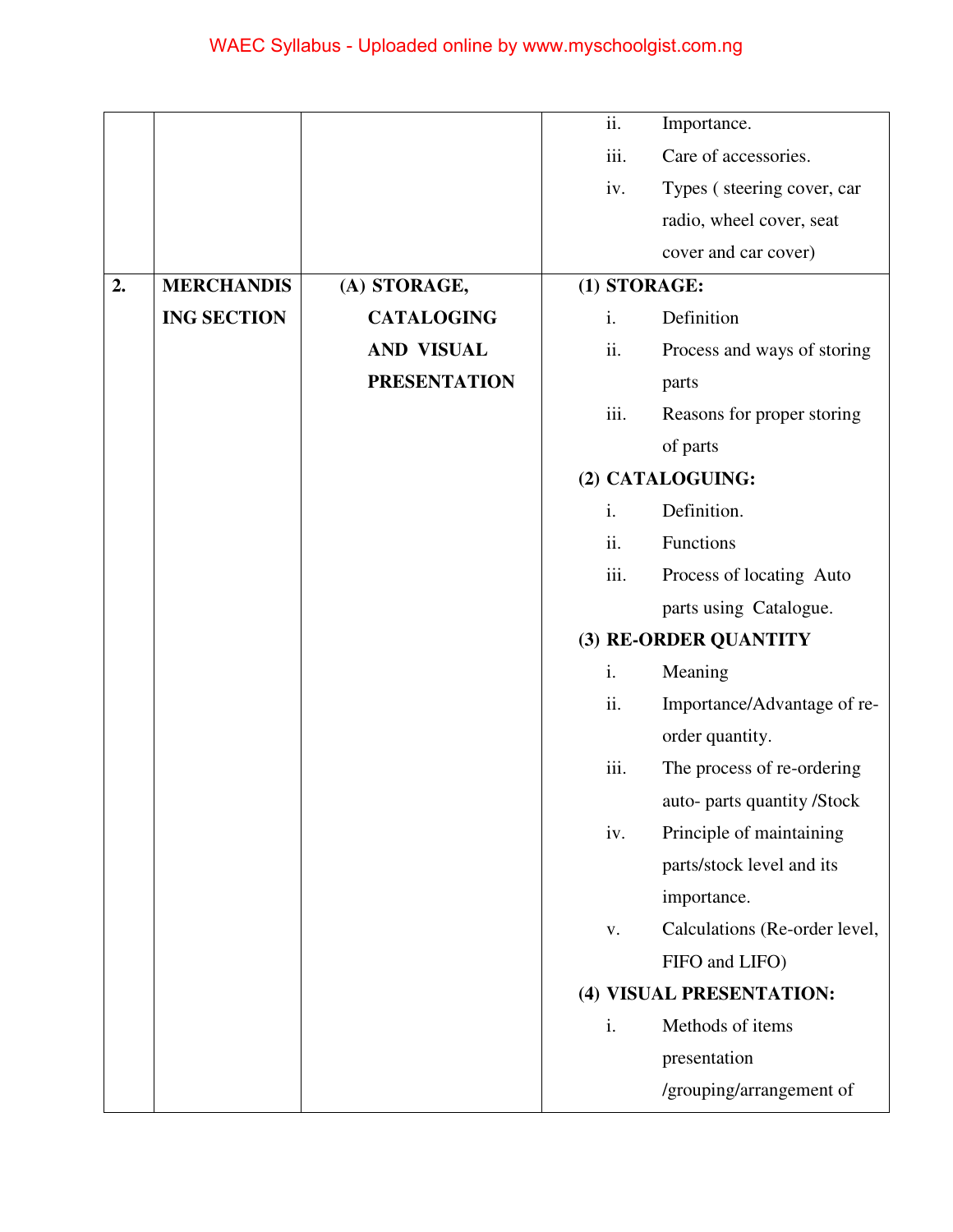|                       | parts (by branding and               |
|-----------------------|--------------------------------------|
|                       | manufacturers/models                 |
|                       | ii.<br>Advantages of item            |
|                       | presentation.                        |
|                       | (5) INVENTORY:                       |
|                       | Definition.<br>i.                    |
|                       | ii.<br>Types(Daily, Periodic and     |
|                       | annual)                              |
|                       | iii.<br>Procedure for inventory      |
|                       | taking (use of bin card)             |
|                       | (6) PRODUCT SOURCING:                |
|                       | Definition.<br>i.                    |
|                       | ii.<br>Ways of sourcing products     |
|                       | iii.<br>Importance.                  |
| (B) SALES,            | $(1)$ SALES:                         |
| <b>INVOICING,</b>     | i.<br>Definition.                    |
| FORCASTING,           | Types (Cash, Credit/<br>ii.          |
| <b>RECORD</b>         | deferred sales)                      |
| <b>KEEPING,, FUND</b> | iii.<br>Method of selling (Personal, |
| RAISING,              | door-to-door, trade fairs,           |
| <b>MARKET</b>         | open market, unit shops.             |
| <b>ANALYSIS,</b>      | Explanation and procedure<br>iv.     |
| <b>ADVERTISING,</b>   | for sales calls                      |
| <b>VALUE PRICING</b>  | (2) INVOICING:                       |
| <b>AND CUSTOMER</b>   | Meaning.<br>i.                       |
| <b>SERVICES.</b>      | ii.<br>Contents.                     |
|                       | iii.<br>Uses/Importance.             |
|                       | (3) FORECASTING:                     |
|                       | Definition.<br>i.                    |
|                       | ii.<br>Need/Reasons for              |
|                       | forecasting.                         |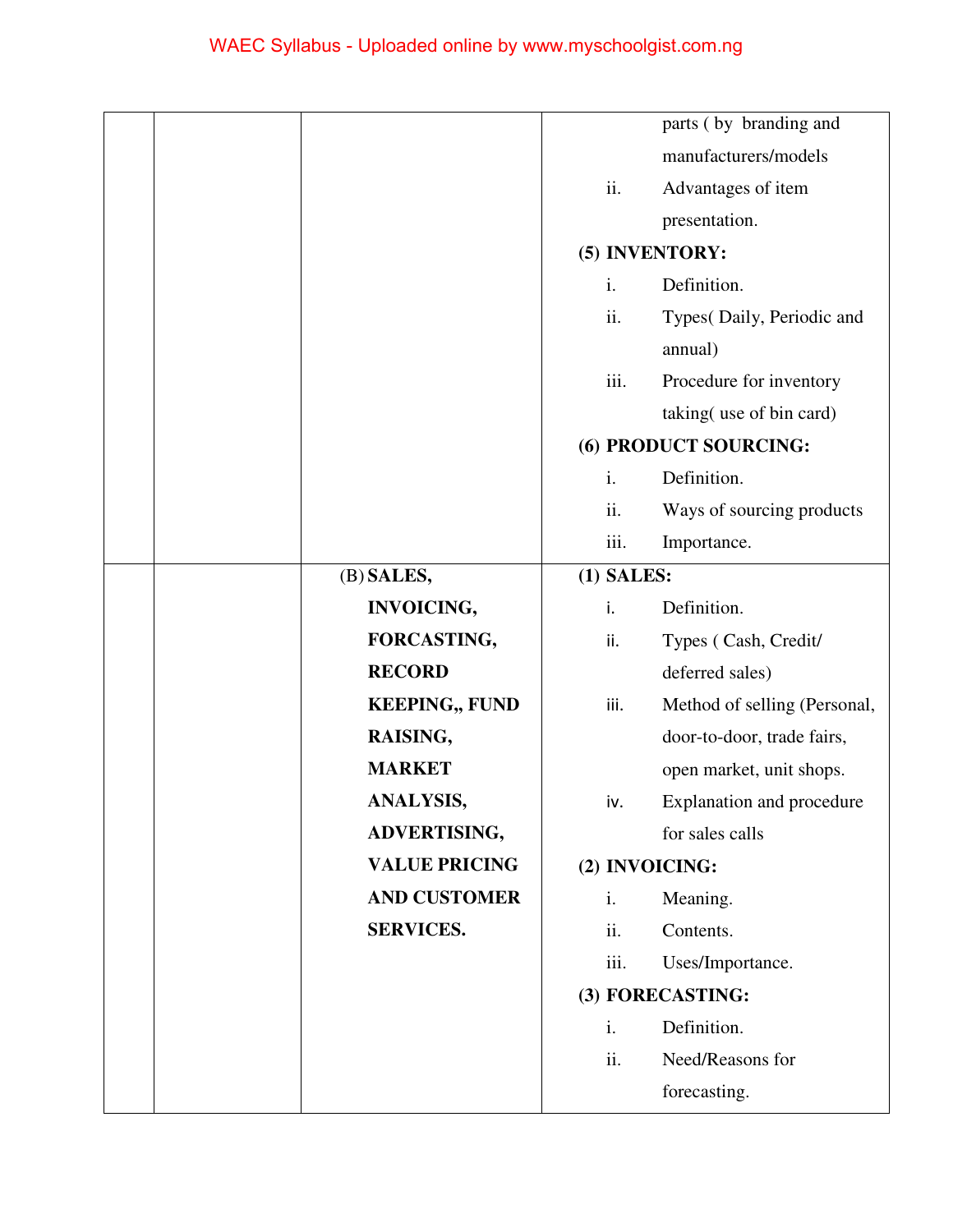|  | iii.           | Advantages of forecasting.   |
|--|----------------|------------------------------|
|  |                | (4) RECORD KEEPING:          |
|  | i.             | Types of records. (sale      |
|  |                | journal, purchases journal,  |
|  |                | sales ledger, purchase       |
|  |                | ledger, invoice, receipt and |
|  |                | cash book.)                  |
|  | ii.            | Process of keeping the       |
|  |                | records                      |
|  | iii.           | Uses of the various records. |
|  |                | (5) FUND RAISING(SOURCE OF   |
|  |                | <b>FINANCE):</b>             |
|  | i.             | Definition of fund raising.  |
|  | ii.            | Types of fund.               |
|  | iii.           | Source/ways of raising fund. |
|  | iv.            | The process/procedure of     |
|  |                | raising fund.                |
|  |                | (6) MARKET ANALYSIS:         |
|  | i.             | Definition of market.        |
|  | ii.            | Definition of market         |
|  |                | analysis.                    |
|  | iii.           | Definition of market         |
|  |                | segment.                     |
|  | iv.            | <b>Explanation of Market</b> |
|  |                | segmentation.                |
|  | $\mathbf{V}$ . | Procedure and basis for      |
|  |                | Market Segmentation.         |
|  |                | (7) VALUE PRICING:           |
|  | i.             | Definition.                  |
|  | ii.            | Types.                       |
|  | iii.           | Application.                 |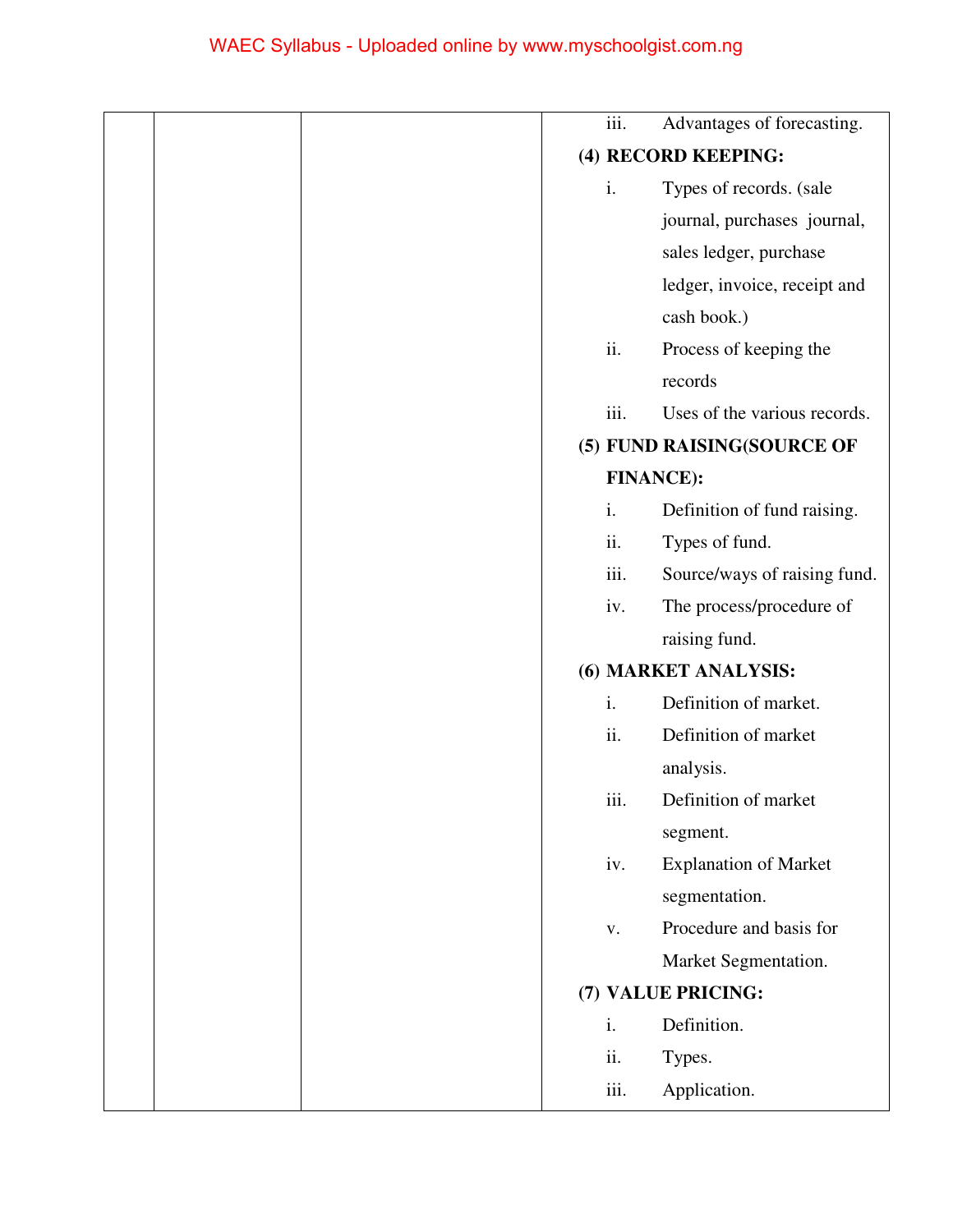|                           | (8) ADVERTISING:                     |
|---------------------------|--------------------------------------|
|                           | i.<br>Definition.                    |
|                           | ii.<br>Types.                        |
|                           | iii.<br>Media of advertising.        |
|                           | iv.<br>Advantages.                   |
|                           | (9) CUSTOMER SERVICE:                |
|                           | Meaning<br>i.                        |
|                           | ii.<br><b>Types</b>                  |
|                           | iii.<br>Importance/advantages        |
|                           | Handling of customers'<br>iv.        |
|                           | complaints                           |
| (C)<br><b>WARRANTY/</b>   | (1) WARRANTY/ GUARANTY:              |
| <b>GUARANTY AND</b>       | i.<br>Meaning.                       |
| <b>REGULATORY BODIES.</b> | ii.<br>Importance.                   |
|                           | iii.<br>Procedure for claiming       |
|                           | warranty/guaranty right              |
|                           | Process of losing warranty<br>iv.    |
|                           | right                                |
|                           | (2) REGULATORY BODIES:               |
|                           | Reason for regulation.<br>i.         |
|                           | ii.<br>Quality control (Definition   |
|                           | and types)                           |
|                           | iii.<br>Ways to improve quality.     |
|                           | iv.<br><b>Examples of Regulatory</b> |
|                           | Body. (Standard                      |
|                           | Organisation of Nigeria-             |
|                           | SON, Consumer Protection             |
|                           | Board and Society of                 |
|                           | Automobile Engineers -               |
|                           | SAE)                                 |
|                           | Functions.<br>${\bf V}$ .            |